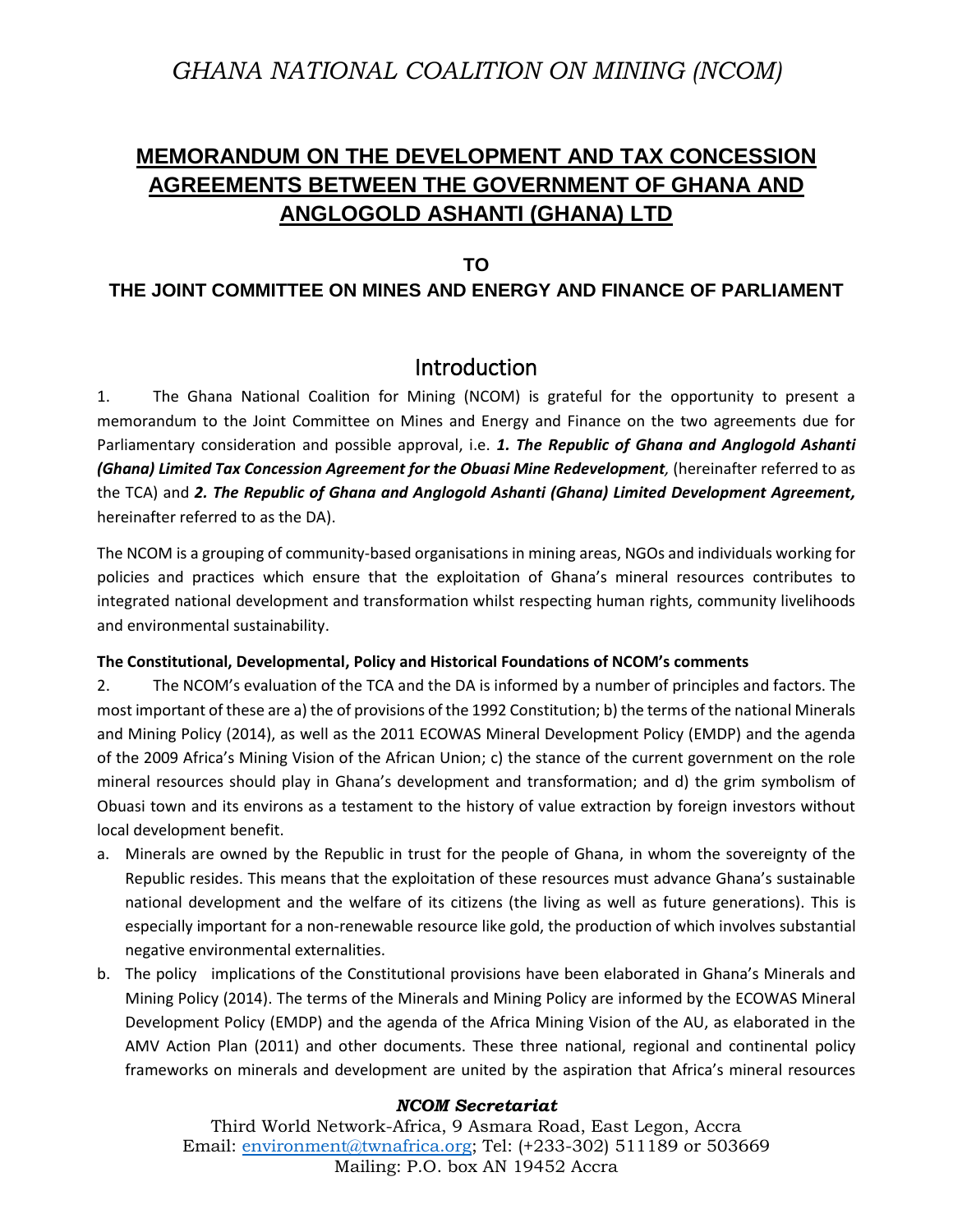should power the continent's structural transformation in multiple ways – driving inter-sectoral linkages, job-creation and skills-development, industrialisation and technological upgrading, etc., rather than simply be a source of revenue. This position is founded on a critique of the mutually destructive race among African countries, since the 1980s, to attract foreign direct investment into their mining sectors. The evidence shows that whilst African countries succeeded in attracting investment and earning some mineral revenues, the overall development benefits have been more doubtful. *This is due to excessive fiscal and other incentives given to foreign investors and the inadequate attention to making development outcomes clear and measurable targets in the relationships that were established with foreign large-scale mining firms*.

- c. President Akufo-Addo's "Ghana Beyond Aid" agenda has clearly articulated the importance of optimising the transformational and sustainable development benefits that Ghana gets from its mineral resources. This is not simply in terms of increasing mining revenues to the national treasury, but in terms of wider economic and social benefits – increased retention of value in the country, increased local economic asset ownership, industrialisation and procurement of goods and services from inside the country rather than imports. The Minister of Lands and Natural Resources recently publicly expressed his exasperation with the limited development contribution of large scale mining firms, including AGAG.
- d. The Obuasi mine has been described by one writer as the 'richest square mile on earth'. It has long been considered perhaps the single richest gold mine in the world on account of the extremely high grade of its ores. Yet the shabby, underdeveloped state of Obuasi and its environs is one of the sharpest testaments to a long unhappy history of how large scale mines focused on, and were allowed to continue, extracting and exporting value from production enclaves with very weak links to the surrounding area as well as the national economy. The proposed re-opening of the Obuasi mine, therefore, offers a not-to-be-missed opportunity for a new beginning and practice in terms of how a rich large-scale gold mine can contribute to local development.

# General Comments on the DA and TCA

### **What is the legal basis of the Development Agreement and the Tax Concession Agreement?**

3. Clause 2.1 of the Development Agreement (DA) makes clear that the legal basis of the DA is Sections 48 and 49 of the Minerals and Mining Act, Act 703. Though the Minister may grant the holder of a mining lease exemption from the payment of customs import duty in respect of plant, machinery, equipment and accessories imported specifically and exclusively for the mineral operations" under Section 29. (a) of Act 703, this power was not exercised in this case, nor was it relied on in the DA. Curiously the Tax Concession Agreement (TCA) only mentions the DA as part of the "Background" of the TCA, making no reference to Act 703. However Section 3.1 of the TCA states that the fiscal concessions it seeks to give AGAG are being granted "…Pursuant to the powers of Parliament to waive or vary a tax imposed...". While Parliament has powers in relation to tax matters under various provisions of the Constitution, the provisions relevant here are under Article 174. Clause 4.14 of the memorandum on the TCA from the Minister of Finance to Parliament speaks of the TCA and DA being submitted to Parliament for approval under Article 174 (2) of the 1992 Constitution. Article 174 provides as follows:

*"(1) No taxation shall be imposed otherwise than by or under the authority of an Act of Parliament.*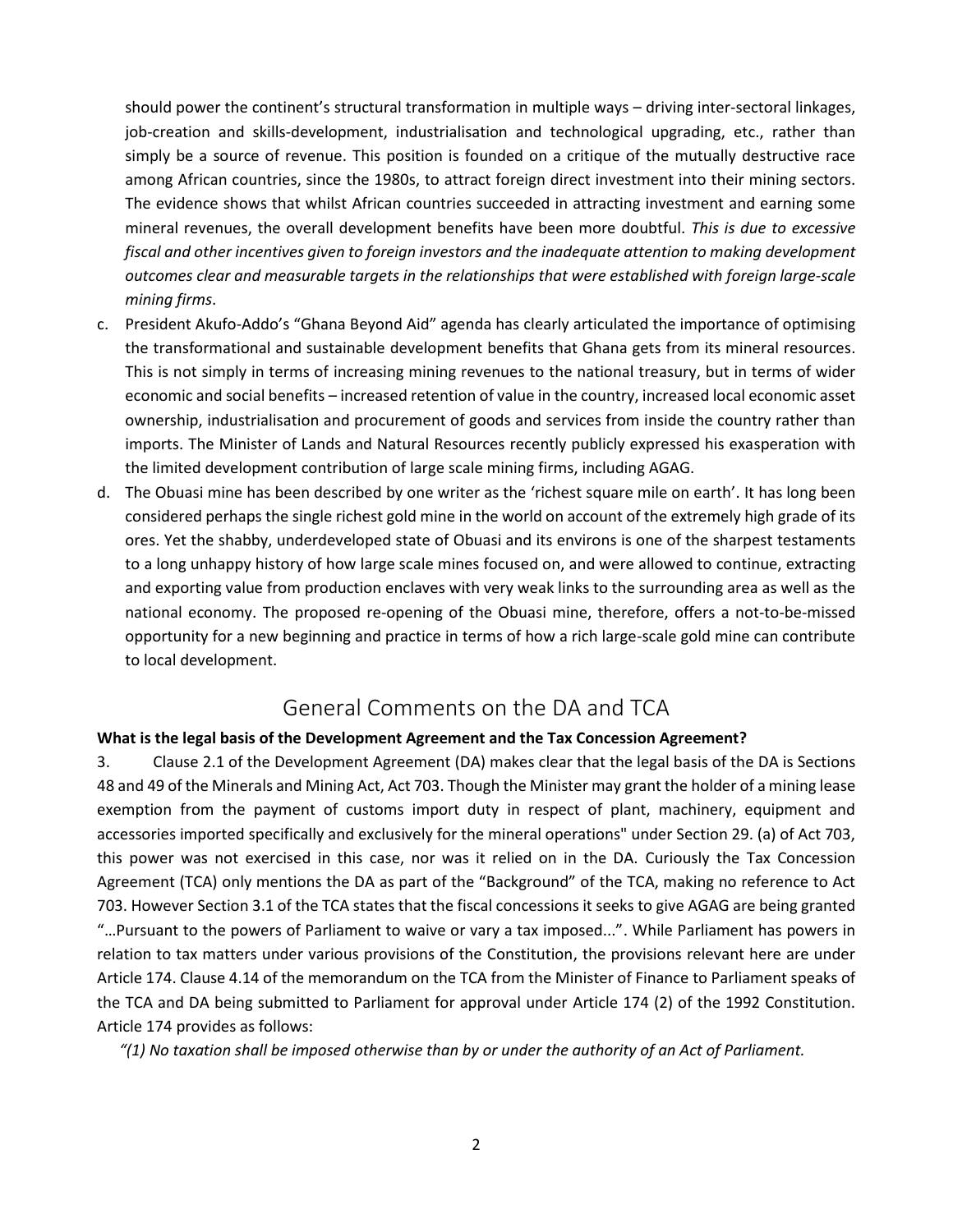*(2) Where an Act, enacted in accordance with clause (1) of this article, confers power on any person or authority to waive or vary a tax imposed by that Act, the exercise of the power of waiver or variation, in favour of any person or authority, shall be subject to the prior approval of Parliament by resolution.*

*(3) Parliament may by resolution, supported by the votes of not less than two-thirds of all members of Parliament, exempt the exercise of any power.* 

It is clear from the above provisions that Parliament cannot on its own motion vary or waive taxes in reliance on Article 174. It can do so *only through passing a law or approving the exercise of a statutory power by a person or body authorised to vary or waive taxes***.** The memorandum requesting Parliament to approve the TCA is from the Minister of Finance. However the TCA does not indicate under which law and by whom the fiscal concessions are being granted. *The invocation of the 'powers of Parliament to waive or vary taxes' as legal justification for the fiscal concessions in section 3.1 of the TCA is, thus, of doubtful validity because Parliament's role under Article 174 (2) is to approve the waiver or variation of a tax by a person or authority with statutory power to do so***.** 

4. The legal basis for granting fiscal concessions to a holder of a mining lease are Sections 48 and 49 of the Minerals and Mining Act, 2006 (Act 703). These two sections of Act 703 provide as follows:

## *Section 48*

*(1) The Minister may as a part of a mining lease enter into a stability agreement with the holder of the mining lease, to ensure that the holder of the mining lease will not, for a period not exceeding fifteen years from the date of the agreement,*

*(a) be adversely affected by a new enactment, order instrument or other action made under a new enactment or changes to an enactment, order, instrument that existed at the time of the stability agreement, or other action taken under these that have the effect or purport to have the effect of imposing obligations upon the holder or applicant of the mining lease, and*

*(b) be adversely affected by subsequent changes to*

*(i) the level of and payment of customs or other duties relating to the entry of materials, goods, equipment and any other inputs necessary to the mining operations or project,*

*(ii) the level of and payment of royalties, taxes, fees and other fiscal imposts, and*

*(iii) laws relating to exchange control, transfer of capital and dividend remittance.*

*(2) A stability agreement entered into under subsection (1) shall be subject to ratification by Parliament.*

### *Section 49*

*(1) The Minister on the advice of the Commission may enter into a development agreement under a mining lease with a person where the proposed investment by the person will exceed US\$ five hundred million.*

*(2) A development agreement may contain provisions,*

*(a) relating to the mineral right or operations to be conducted under the mining lease,*

*(b) relating to the circumstance or manner in which the Minister will exercise a discretion conferred by or under this Act,*

## *(c) on stability terms as provided under section 48,*

*(d) relating to environmental issues and obligations of the holder to safe-guard the environment in accordance with this Act or another enactment, and*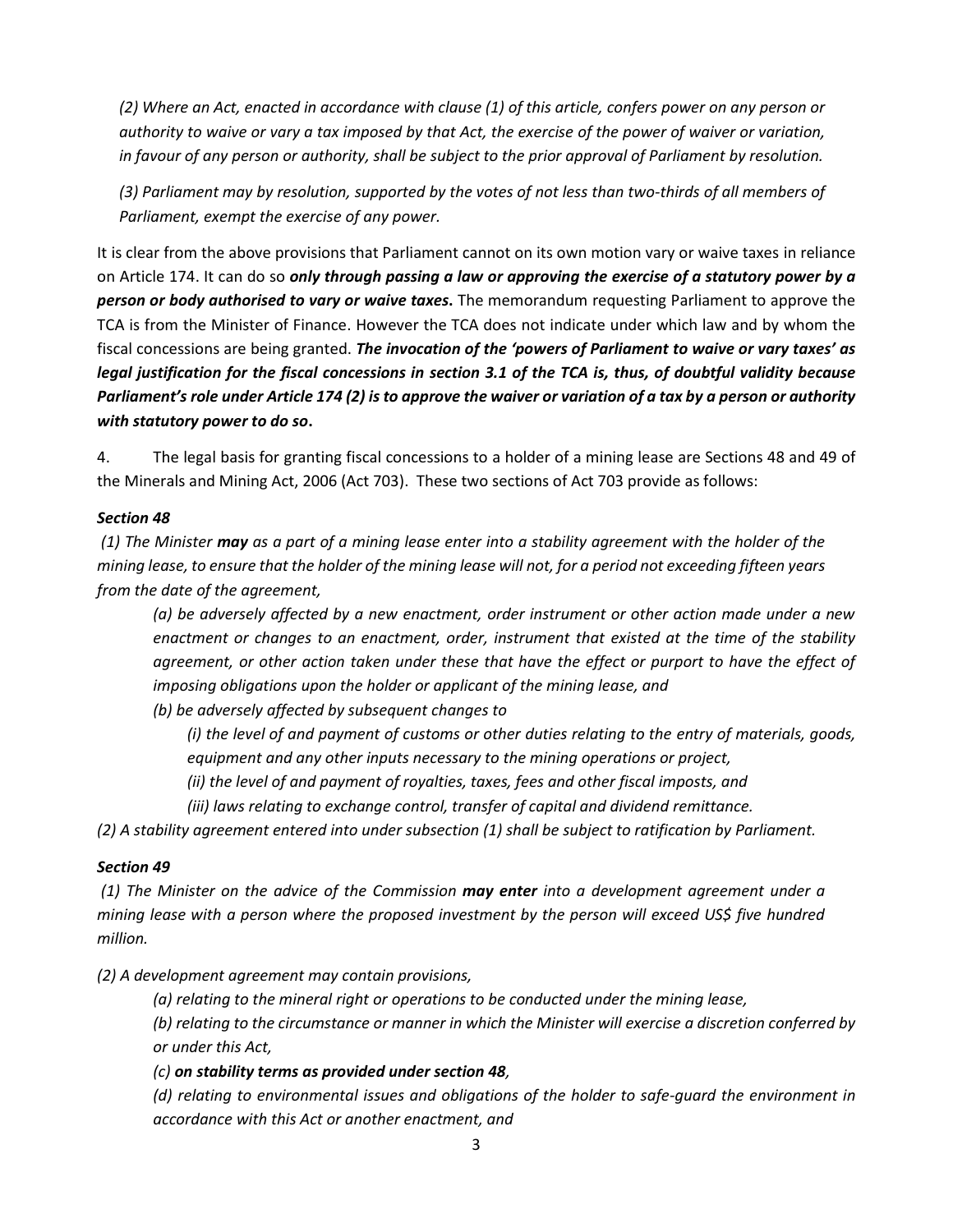*(e) dealing with the settlement of disputes.*

## So despite the TCA's silence, *section 48 of Act 703 is the only possible legal basis for granting tax concessions to AGAG, via section 49.*

It is clear from the use of the word 'may' in sections 48 (1) and 49 (1) that the power vested in the Minister to enter into a stability or development agreement is a discretionary power. Section 48 does not set out the conditions that must be satisfied before the Minister enters into a stability agreement. Under section 49 (1) a minimum proposed investment of over US \$500m is a precondition, but not a sufficient basis for the exercise of the Minister's discretion to enter into a development agreement. This means that a mining lease holder is not entitled to get a development agreement under section 49 (1) simply because he plans to invest more than US\$500m. *Meeting the investment threshold alone is not a sufficient ground for a development agreement*.

Above all, the Minister's exercise of discretion under Sections 48 and 49 of Act 703 must be in the interest of the Ghanaian people.

5. Considering the non-renewable nature of mineral resources and the fact that the Executive manages these resources as trustee on behalf of the present and future generations of Ghanaians, the failure of Act 703 to provide criteria to guide the Minister's discretion under sections 48 and 49 is a serious gap in the law. That notwithstanding, it is a general principle that a trustee must manage trust property in a responsible manner, and primarily in the interest of the beneficiaries. It is therefore a reasonable implied criterion that **the Minister's use of discretionary powers under Sections 48 and 49 of Act 703, and any agreement under these two sections must pass the test of being primarily in the interest of the Ghanaian people.**

The current national context of a public consensus (government and society) on the need to reverse the practice and history of inequitable mining agreements and optimise the development benefits that accrue to the Ghanaian people is an affirmation of the above point. This also concretises the provisions of Article 296 of the 1992 Constitution on the exercise of discretionary powers, which provides that the exercise of such powers should, among other things, be fair and not capricious or arbitrary.

6. The government's covering memo on the TCA is long on AGAG's plans and the challenges the firm faces around the redevelopment of the mine, but singularly weak in isolating the unique mischiefs being addressed and in making a case for each and all of the benefits being given AGAG under the TCA and DA. **Is it credible for the Memo to strongly imply that without the concessions being given AGAG, will not invest in re-developing a high-quality gold mine whose rich endowments are well known?** No evidence is offered by the Memo in support of this claim. Instead there are opaque phrases which sound more like cheerleading for AGAG than verifiable justification for the concessions being made to the firm. For example "the nature of the ore body and operations make an investment into the redevelopment of the mine challenging to deliver the requisite returns, especially in the first ten years of the life of the mine" (clause 4.8) and "To make the required investment, AGA has indicated that it would need Government support" (clause 4.13) and "under the current circumstances the Obuasi Mine is not operating and without the assistance of Government, in terms of approving the Agreements it is likely to continue that way" (clause 6.1). No evidence is provided for any of these self-serving assertions.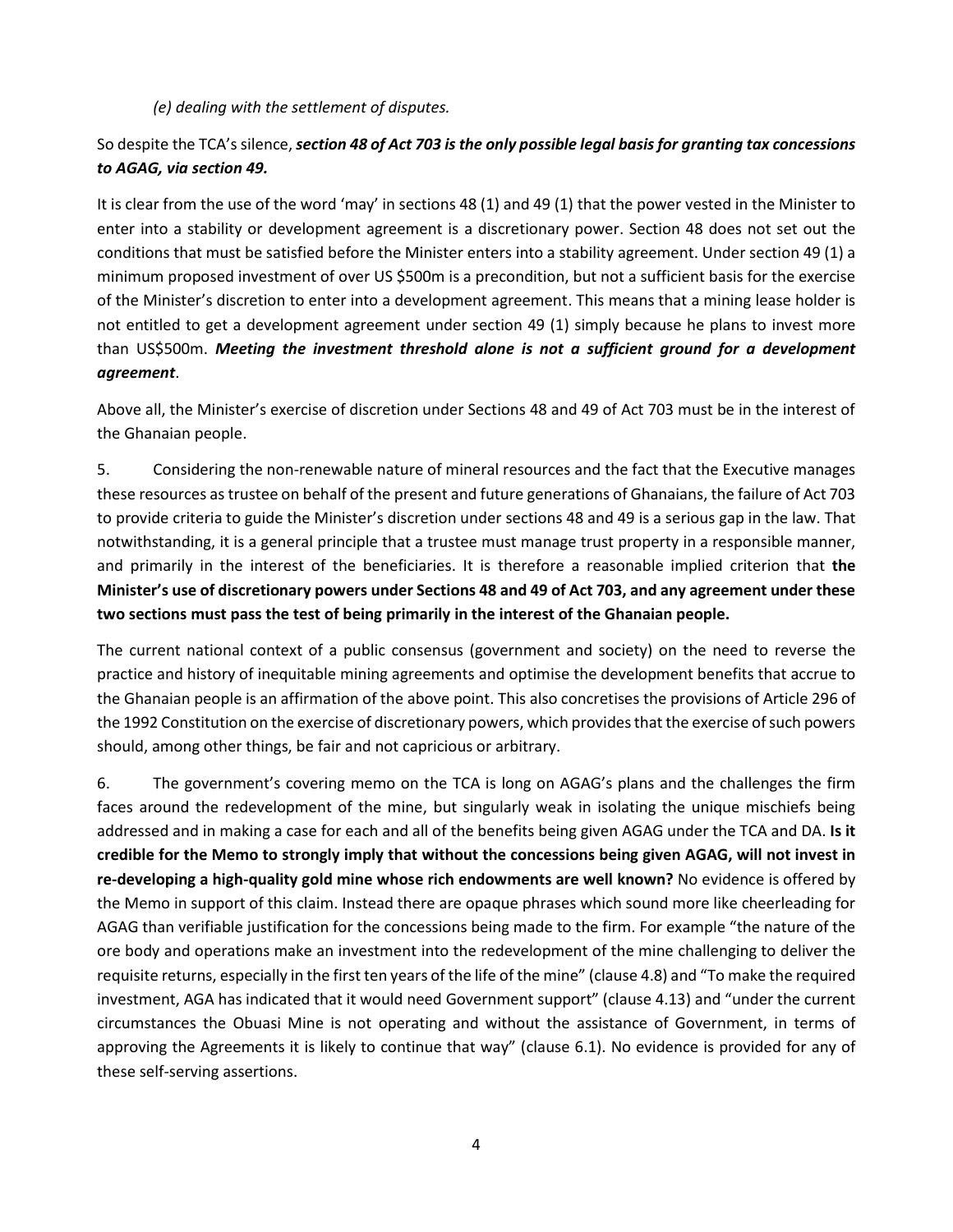The covering memorandum to Parliament on the TCA from the Minister of Finance makes claims about the benefits Ghana and its people will derive from the TCA and DA and various concessions being granted AGAG towards the re-opening of the Obuasi mine. These fall under four broad heads – government revenue from taxes and other fiscal imposts, local content through supply of goods and services, employment and the development of Obuasi and its surrounding communities. What Ghana is giving away to AGAG is clearly set out in detail in various provisions of the TCA and DA. This is in sharp contrast to the general and imprecise terms in which the benefits to Ghana are set out.

- a. What evidence is there in support of the claims made in the memo about the benefits to Ghana? Can the Government offer any concrete basis for arriving at these potential benefits, e.g., from "Local Content and Employment (and its multiplier effects)" (clause 5.2 of the Memo)? The provision of this evidence is crucial and indispensable if Parliament is to make an informed decision about the DA and TCA.
- b. Late last year the Ghana Government launched a National Suppliers' Development Programme to systemise the development of local content in the mining sector. A major mine re-development like that planned for Obuasi is a unique opportunity for advancing the Programme. Was the Programme taken into account before AGAG was granted US\$177m worth of import duty waiver for imports under the project?
- c. There is no evidence before Parliament of measurable and enforceable commitments by AGAG under the DA or TCA, guaranteeing secure and decent work for its workforce. Recent history makes such a commitment necessary. Two years ago Gold Fields Ghana Ltd and the Minister of Lands and Natural Resources made public assertions, accepted by Parliament, that keeping existing staff in work and increasing the numbers of direct employees were key justifications for concessions under two development agreements signed with Gold Fields in March 2016. As is well-known, a few weeks ago Gold Fields controversially laid off staff in a bid to cut costs (the very costs that the fiscal concessions in the Development Agreements were announced as covering) and turned to casualized, insecure contract labour. Both government and Parliament have, so far, gone along with this brazen deceit.
- d. Claims are made, again under clause 5.2 of the Memo, about the beneficial outcomes of the project in terms of corporate social responsibility and local community support. However neither the TCA nor DA contain any measurable and binding commitments by AGAG in respect of employment, community development or corporate social responsibility.
- e. According to the Minister's memo the principal negative impact from the TCA and DA not being approved and the mine, therefore, not re-opening will be loss of mineral revenue. This is the discredited narrow basis on which Ghana has been giving away concessions, year after year.
- f. Gold mining comes with significant negative social and environmental impacts. There is no evidence before Parliament about how these impacts have been evaluated, costed and planned for in this instance. Very often poor planning in this regard leaves Governments and societies with expensive, long term burdens to be addressed at great financial and social cost, far outweighing the immediate benefits of revenue accruing to the Government.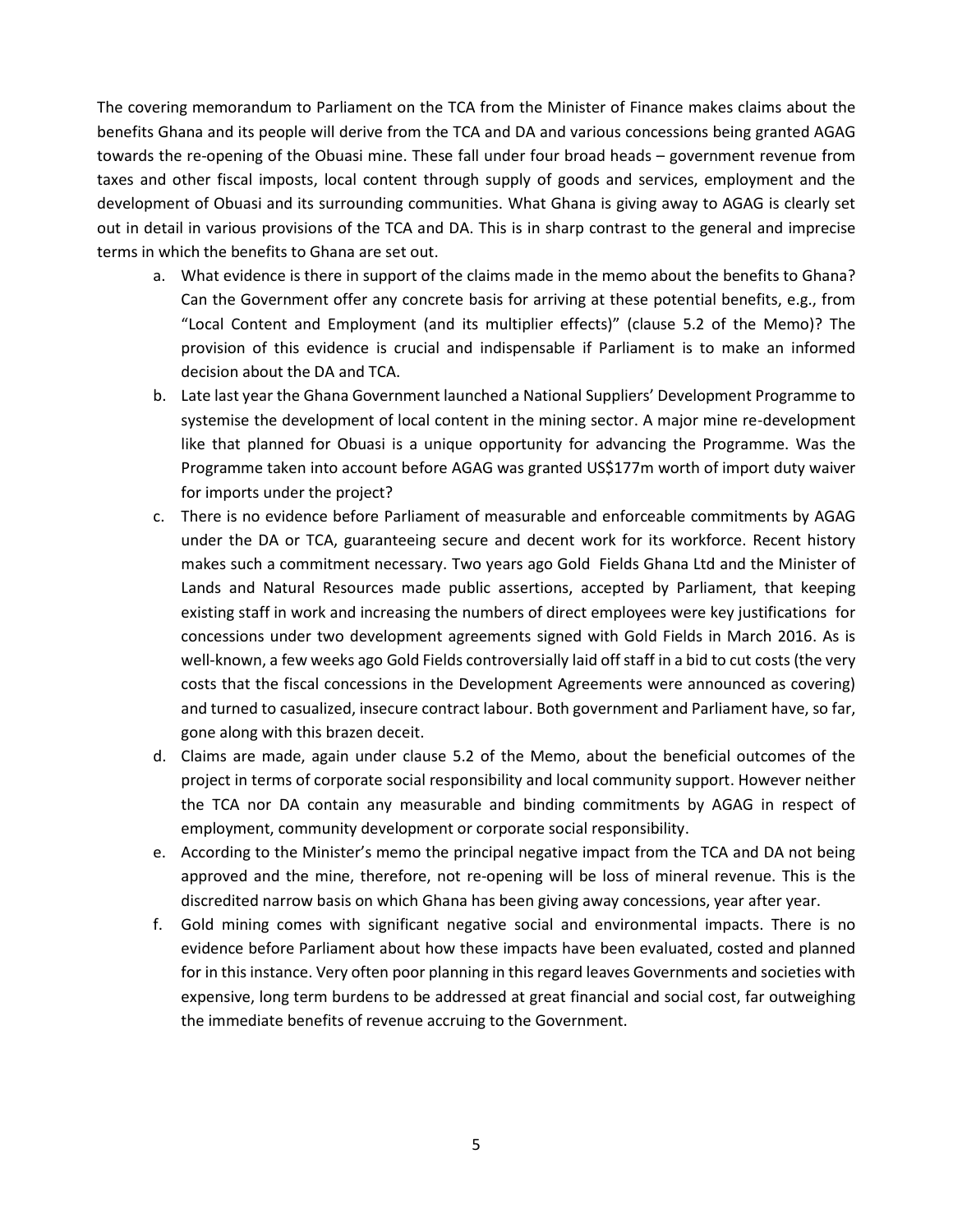## ANALYSIS OF THE TERMS OF THE TCA AND DA

## **Fiscal Concessions under clause 3.1 of the TCA**

7. The TCA grants AGAG various tax concessions all of which amount to reductions or waiver of taxes payable to the state. These concessions are then frozen (stabilized) for ten years under the terms of the DA, with an option to be extended another 5 years if certain conditions are met. The covering Memo from the Minister of Finance offers *a conservative estimate of US\$275m of revenue foregone* because of these concessions. Government projects to earn US\$304m as revenue during the first ten years of the redeveloped mine. This makes the \$275m a huge giveaway that leaves the Government with less than US30m as revenue. These reductions and waivers comprise of

- a. a reduced corporate income tax rate,
- b. concessionary treatment of unutilised capital allowances carried forward,
- c. waiver of import duties (amounting US\$177m) in respect of goods to be imported for the project,
- d. a special sliding scale for royalties starting at 3%, i.e., below the current fixed rate of 5%, and
- e. exemption from the application of section 62 (1) of the Income Tax Act, 2015 (Act 896).

It is unclear under which law these reductions and waivers are being granted. It certainly cannot be under the Minerals and Mining Act, 2006 (Act 703). This is because, as clearly set out above, the Minister's powers under section 48 of Act 703 to give fiscal concessions are limited to freezing (stabilizing) existing tax and other fiscal obligations and *do not extend to giving reductions or waivers in respect of existing obligations*. Nor does Parliament have the power under Article 174 (2) of the Constitution to grant fiscal concessions *on its own motion*.

## *On the face of it, therefore, the fiscal concessions proposed for AGAG under the TCA are illegal because they have no basis in the Constitution or the relevant legislation, i.e. Act 703.*

8. The fiscal concessions proposed for AGAG are very similar to those granted to Gold Fields Ghana (GFGL) in March 2016 under Development Agreements for its Tarkwa and Damang mines. The GFGL fiscal concessions themselves were lifted from the Revised Newmont Investment Agreement of March 2015. That the renegotiation of the original 2003 Newmont Agreement brought substantial improvements to that Agreement is clear from the terms of the Revised Newmont Agreements of 2015. The latter agreements *increased* the fiscal obligations of Newmont and raised government's revenue gains. Despite these improvements, the 2015 Newmont Agreements constitute a legal outlier because the validity of the fiscal concessions derives from the terms of the 2003 agreement and the then applicable laws. They are not creatures of Act 703 of 2006, and therefore the fiscal concessions, which do not meet the requirements of currently binding legislation, cannot be lawfully used as a benchmark for agreements under sections 48 and 49 of that law. Thus, the erroneous and misguided use of fiscal terms of the 2015 Newmont Agreement as the basis for fiscal concessions in subsequent agreements has far reaching negative consequences for the legal regime governing mining, effectively nullifying the application of existing fiscal laws to any mining firm that is ready to invest more than US\$500m.

### **Stabilization under clause 4 of the DA**

9. The DA gives a stability period of 10 years to AGAG, during which period it will not be affected by adverse changes in the fiscal regime, on exchange controls, transfer of capital and remittance of dividends. The duration and coverage of stabilization/freezing provisions for an investor are usually determined on the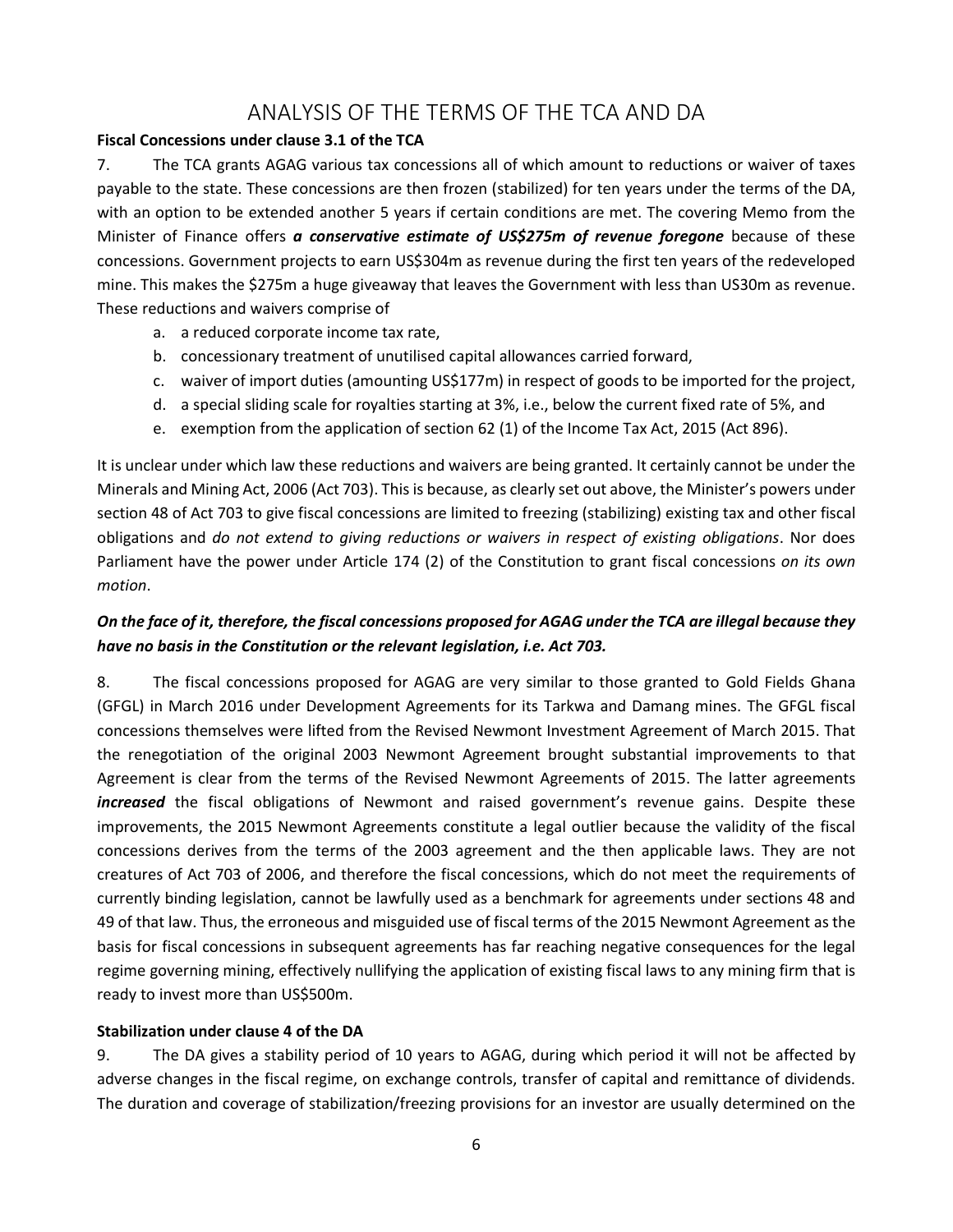basis of an estimation of a reasonable capital recovery period, or special time-bound needs like repayment of loans secured for a new project. No such justification is offered for the range of fiscal concessions covered by the stabilization provisions under clause 4 of the DA, nor for the 10-year duration. Stability clauses are not meant to be sweeteners for investors, but should be responding to a verifiable need or challenge facing the investment. That is why the grant of stability agreements under Act 703 are at the discretion of the Minister, a discretion power that must be exercised on a reasonable basis.

#### **AGAG Covenant in respect of Community Trust under clause 8.1 of DA**

10. AGAG undertakes to contribute US\$2.00 per ounce of gold it sells from the Obuasi Mine to the AngloGold Ashanti Obuasi Community Trust. The disbursement of the funds from the Trust are to be determined by the board of the Trust. The creation of the Obuasi Trust was first provided for under the 2004 Stability Agreement between the Government and Anglogold. Under that agreement AGAG was to contribute 1% of its *profits* to the Trust. AGAG did not create the trust till 2012, but interestingly, it was not held to account by government. The new provision for \$2.00 per ounce of gold produced is an important variation because the \$2.00 per ounce is not coming from AGAG's profits but is to be treated as an expense, which will reduce AGA's taxable income, thereby further reducing government's revenue take. **In effect it is the State that is contributing to the Obuasi Community Trust!** Based on the production and price projections in the Government's memo to Parliament the total contribution to the Trust over the first 10 year period will be in the region of US\$6.4m, a modest average of \$640,000 (about GHC 13m at current exchange rates) per annum.

11. The clause on the Community Trust represents the only obligation, qualified and limited as just indicated, undertaken by AGAG under the DA towards the development of Obuasi and its surrounding communities. The Government's Memo to Parliament (clause 5.2) creates the impression that the reopening of the mine will somehow bring health and education benefits beyond the utilisation of the Community Trust. The true position is, however, that *AGAG has no* **obligation** *under the DA to support or invest in any community facility or project***.** This retrograde approach is just the kind of attitude which has made Obuasi **a grim example of an** *underdeveloped mining town which has enriched shareholders thousands of miles away.*

The DA should clearly commit AGAG to a CSR initiative which will directly impact the lives of the communities around the mine. AGAG should be made to follow the growing practice of large mines elsewhere that consciously seek to stimulate local economic and social development through planning for local/community level procurement of goods and services alongside investment in social infrastructure and services. *Parliament should demand that AGAG produce a plan showing how it intends to build local level economic linkages and stimulate employment creation as an integral part of the mine re-development plan. Also, given the fact that AGAG is not the sole contributor to the Community Trust, it should produce an indicative plan, based on consultation with the districts within which the AGAG concession is located, of how the resources of the Community Trust will be utilised***.**

### **Local Content (procurement of local Goods and Services) under clause 8.3 of the DA**

12. Pronouncements by President Akufo-Addo and other leading government officials as well as the launch of the National Suppliers' Development Programme late last year underline the importance of increased local content for deepening the developmental contribution of the mining sector. This is significantly undermined by the massive (in our view illegal) \$177m import duty waiver granted AGAG under the TCA. No evidence is offered to show that the listed goods cannot be procured locally. Moreover, clause 8.3 places no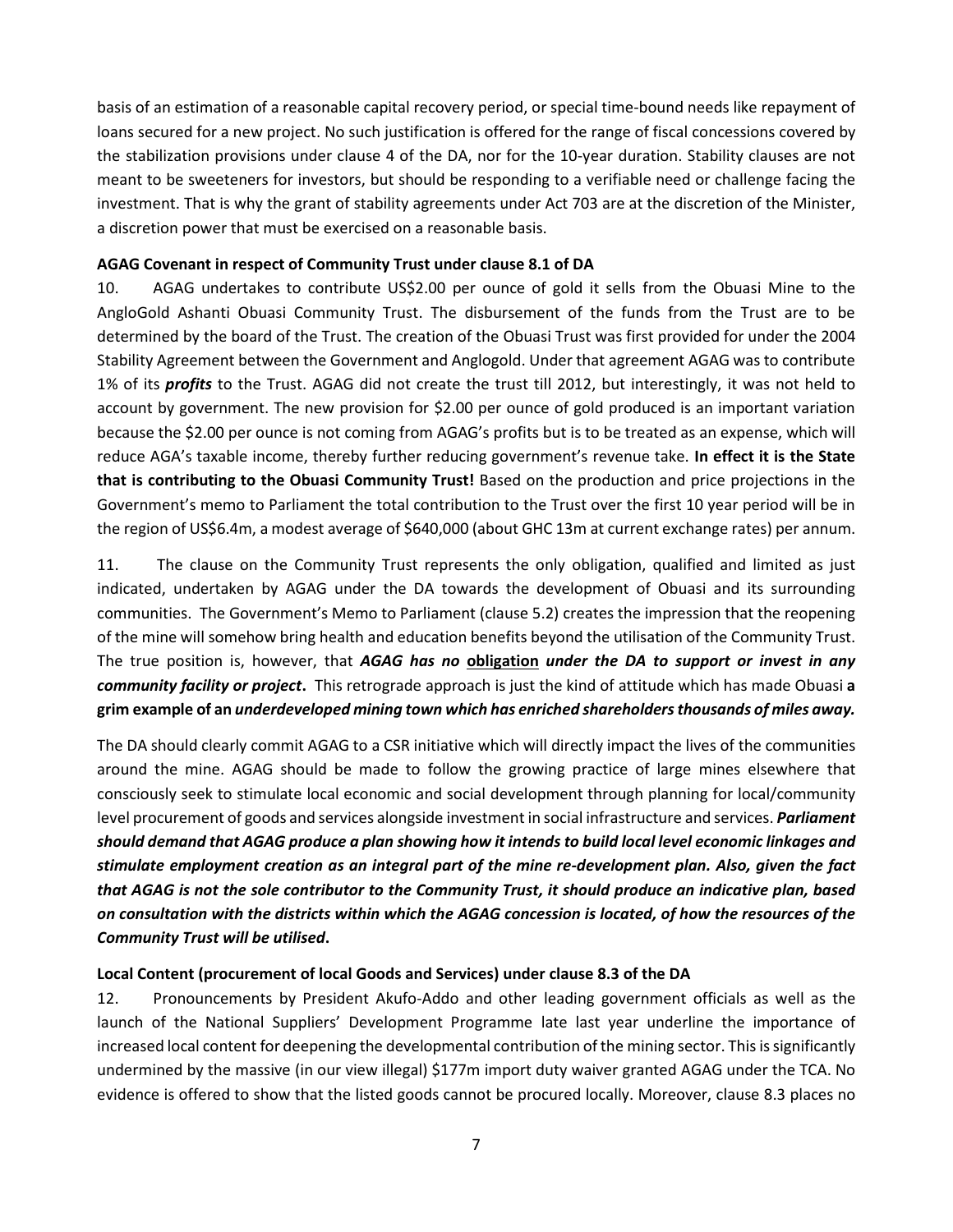obligation on AGAG in respect of local content, beyond the minimalist statutory standard. This is a grave omission, given the extent of the overall concessions granted to AGAG.

## **The DA should be revised to include specific measurable targets for local procurement of goods and services beyond the statutory minimum and these targets should help advance the implementation of the National Suppliers' Development Programme.**

## **Employment and Training under clause 9 of the DA**

13. The controversial lay-off of permanent employees in favour of casual sub-contracted workers and the tragic death of sub-contracted workers at Newmont's Ahafo mine have drawn public attention to the importance of the quality of work in the large scale mining sector. The Government Memo (clause 5.2) projects that 'the number of persons employed directly at Obuasi during operations by AGAG and its sub-contractors will be between 2000 and 2500, with an additional 1500 being employed during the construction phase'. The economic contribution to the economy through employment and other community investments represents about 7% of the total revenue pie over the life of the mine'.

There is no indication of how the 7% figure was arrived at, what proportion represents the cost of labour, how many of these workers will be permanent workers, directly employed by AGAG and how many will be subcontracted labour, without job and income security. Casualization of work through sub-contracting allows the mining firm to drive down the cost of labour. This not only reduces what comes back into the local economy but could sow the seeds of social conflict and labour unrest, something which found extreme and tragic expression in the police killing of protesting miners at Marikana in South Africa. The accelerating race among the mining companies to reduce the numbers of permanent employees to the barest minimum is not simply a matter of business costs but a socio-economic issue of public interest. Employment remains a key indicator of the economic performance of every nation and indeed has become one of the major preoccupations of every government. Whilst government may be concerned about creating and maintaining decent jobs generally, employers on the other hand may resort to 'needless' redundancies in order to cut costs and maximize their returns. This phenomenon makes it important to leverage on the DA and the TCA, in the case of AGAG, in order to guarantee decent employment and pensions, particularly during the stability period. In the circumstances, it is proposed that:

- **a. AGAG and government provide information to Parliament about the employment model for the redeveloped Obuasi mine and the rationale for the use of permanent or sub contracted workers. The plan should have an affirmative action component for women and persons from the mine community.**
- **b. The term** *"permanent employee***" be clearly defined under clause 1.1 (definitions and interpretations) of the DA. The lack of a clear definition of "permanent employee" leaves a major gap for possible exploitation. A precise definition of the term "permanent employee" will prevent its interpretation to suit the convenience of the employer and also help eliminate possible implementation and compliance gaps.**
- **c. The protection of labour should also form part of the stability terms (Clause 4 of the DA) and be a condition for the grant of fiscal concessions, by the inclusion of the following clauses:** 
	- *i. During the initial stability period (10 years) from the Effective Date, AngloGold shall not implement any retrenchment programme at the Obuasi mine (it being understood that*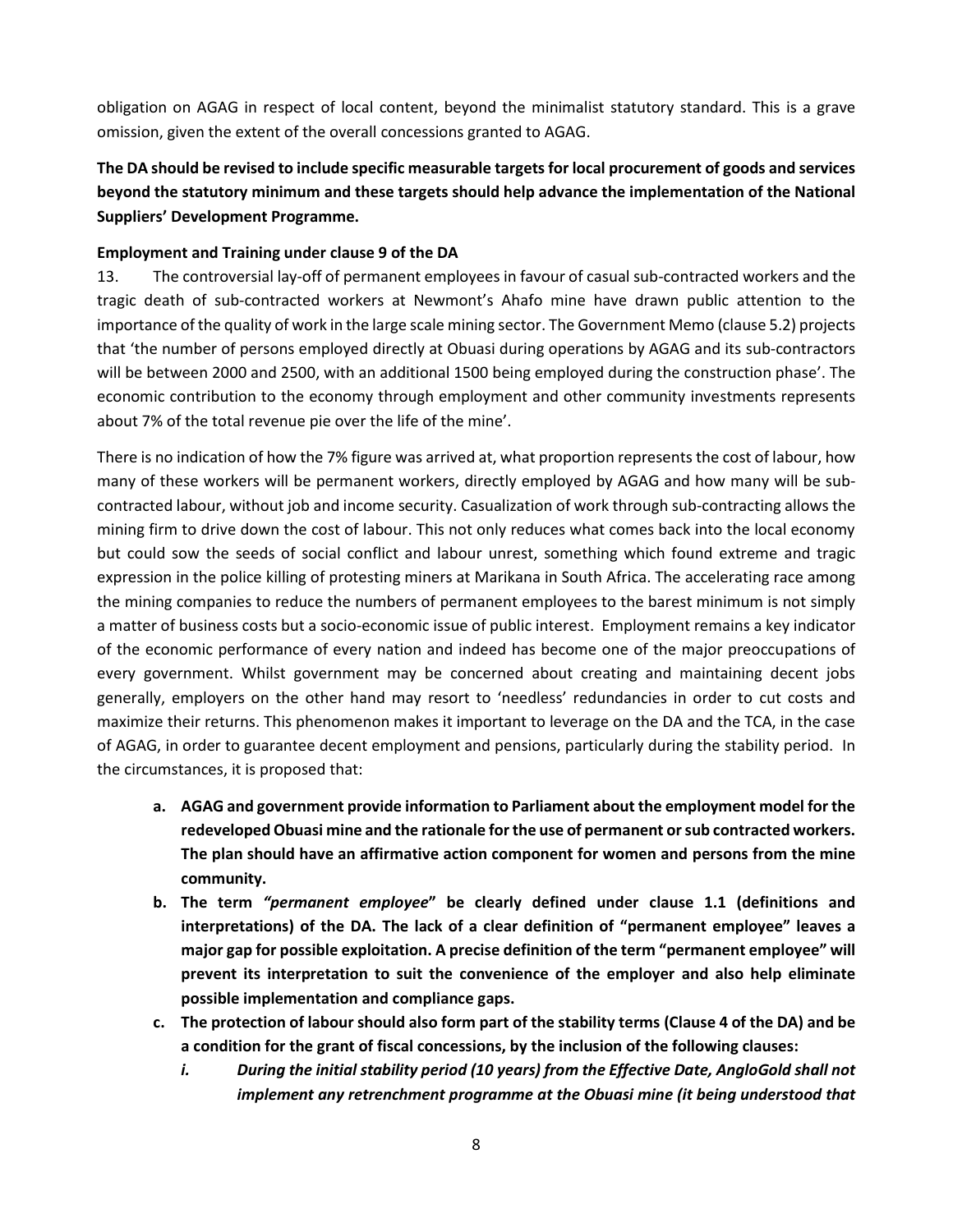*individual dismissals made from time to time for cause do not constitute a retrenchment programme)*

## *ii. AngloGold shall ensure that all its prospective contractors and subcontractors enter into employment relationship with their workers reflective of the contract tenure between AGA and these contractors and subcontractors.*

The proposal in c (ii) above seeks to ensure job security, guaranteed pensions, and income security for these workers and their households under any such arrangement. The employment relationship must encompass the following key pillars of the ILO decent work agenda: (i) Respect for International labour standards and fundamental principles and rights at work; (ii) Employment creation; (iii) Social protection and (iv) Social dialogue and tripartism.

14. AGAG undertakes under clause 9.2 to provide on a continuing basis for the training of Ghanaians to qualify for skilled, technical administrative and managerial positions. AGAG has publicly claimed that the new mine will employ new technologies and entail skills which are not available in the Ghanaian labour market. In anticipation of this development, *Parliament should insist on the production of satisfactory plans for the training of Ghanaians to take up these roles, with measurable targets and outputs, before approval of the DA and TCA.*

#### **Confidentiality under clause 12.2 of the DA**

15. Clause 12.2 of the DA has a very sweeping provision against disclosure of a broad range of information pertaining to the contract or AGAG's operations. The government is a trustee of the minerals which have been conceded to AGAG to mine for the benefit of both the firm and the Ghanaian people. The presumption about information disclosure should be in favour of as much disclosure as possible to the Ghanaian public as part of the accountability of the government and the mining company for their stewardship. The confidentiality provision as it stands is too broad and not time bound.

**Information on mineral reserves, sales and production data go the heart of whether the company is fully disclosing the primary information which allows informed judgment about the equity of the relationship. These issues are at the heart of the dispute in Tanzania between the Government and the gold mining firm Acacia Mining with the government accusing Acacia of not fully disclosing its production. The environmental and social impacts of mining are not private matters for the mining firm but matters of inter-generational public interest so it is difficult to understand why information on the amount a company has set aside for reclamation should be confidential. The confidentiality clause should be revised to start with a presumption of a public interest in disclosure of information about the exploitation of the mineral, including production data, mineral reserves, amount set aside for reclamation, and a narrowing down of what is confidential to cover only issues that can be shown to involve commercial and corporate secrets.** 

#### **Status of Environmental Protection laws under clause 20 of DA**

16. Under clause 20 of the DA, AGAG is to be allowed special treatment in respect of the applicability or mode of application of changes in the laws on environmental protection, which adversely affect AGAG, its operations or rights and obligations. It is shocking that the DA contains this provision, considering that weak environmental protection and, therefore, the intergenerational environmental, health, social burdens left by mining are part of the damaging, un-costed legacy of the mining industry in Ghana. The protection of the environment as an obligation owed to present and future generations is set out in the Directive Principles of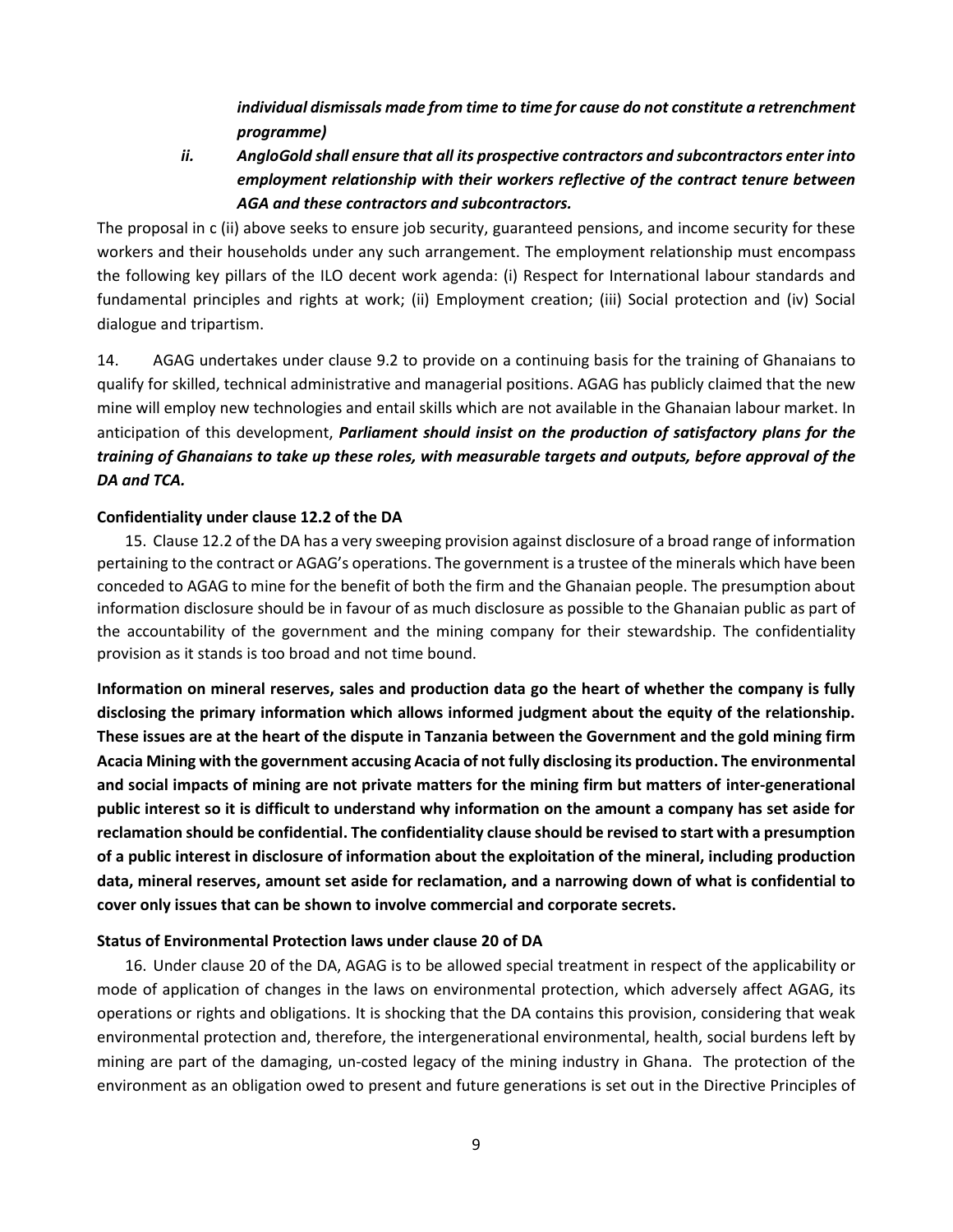State Policy in Chapter 6 of the 1992 Constitution. These Directive Principles have an overarching application to all institutions, persons laws and policy decisions. Article 36 (9) of the Constitution provides as follows:

*"The State shall take appropriate measures needed to protect and safeguard the national environment for posterity; and shall seek cooperation with other states and bodies for purposes of protecting the wider international environment for mankind."*

**The obligation imposed by the Constitution on the state, policy makers and all legal persons to protect the environment cannot be waived or varied for a single firm because of the cost of compliance. The qualification in clause 20 in respect of environmental laws should, therefore, be removed and AGAG made subject to changes in the environmental laws during the stability period.**

# Policies Issues arising from the AGAG Agreements

In addition to the specific issues raised about the terms of the AGAG Development Agreement and Tax Concession Agreement the two agreements raise several policy as well as legal issues which go beyond their terms. Key among such issues are the following:

## **Gaps in sections 48 and 49 of Minerals and Mining Act, 2006, (Act 703)**

17. The current practice, as exemplified by the present AGAG development agreement and the two Gold Fields Development Agreements of March 2016, seems to be that once a mining firm commits to invest more than US\$500m it gets a development agreement containing concessionary fiscal and other terms which are stabilized for a number of years. In both instances the mining firm assumed some obligations. However analysis of these undertakings as well as comparison of the Gold Fields and AGAG agreements show that these undertakings are generally weak in their development value to the country, and difficult to measure. To compound matters, there is no specification of benchmarks for measuring whether and to what degree the undertakings are being fulfilled. To address these problems,

## **The provisions of Section 49 of the Minerals and Mining Act, 2006 (Act 703) must be amended to:**

- a. **provide criteria to guide the Minister in exercising the discretion to enter into a development agreement as well as the duration of the agreement, and**
- b. **commit the beneficiary investor to fulfil its undertakings** 
	- $\blacksquare$  **in accordance with specified, measurable and time-bound benchmarks, and**
	- **subject to stated sanctions (withdrawal of concessions) for non-performance.**

18. **What issues can or cannot be covered by a stability agreement?** Stability clauses are generally intended to protect the economic viability of an investment but increasingly the scope of what gets treated as a legitimate variable for stabilization is informed by sensitivity to sustainable development and human rights considerations based on national constitutions and the growing body of international law on environmental protection and human rights. Several studies have however shown that stability clauses in contracts in Africa's extractive sectors have tended to have very sweeping provisions with the effect of undermining human rights and sustainable development outcomes in the host country. Section 48 (1) (b) of Act 703 clearly sets out the fiscal issues that can be the subject of the stability agreement. On the other hand Section 48 (1) (a) as it currently stands is very sweeping because changes in laws or action under a law on any issue can be the subject of a stability agreement.